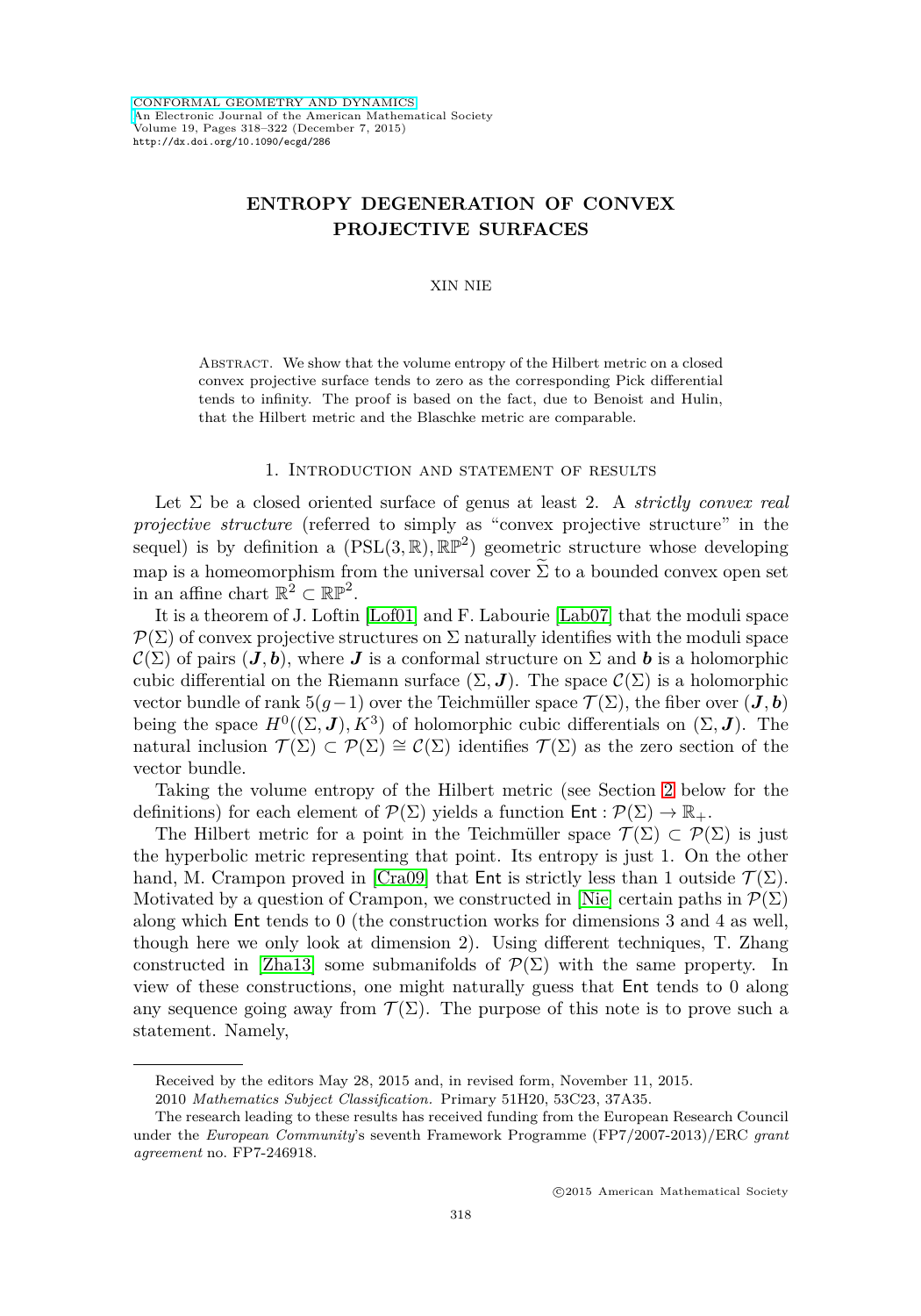**Theorem.** *Fix a conformal structure J on*  $\Sigma$ *. Let*  $(b_n)$  *be a sequence in the space of cubic differentials*  $V := H^0((\Sigma, \mathbf{J}), K^3)$  *and let*  $\delta_n$  *be the volume entropy of the Hilbert metric of the convex projective structure corresponding to*  $(J, b_n)$ *. Then*  $\delta_n$  *tends to* 0 *as*  $n \to +\infty$  *if and only if*  $\mathbf{b}_n$  *tends to infinity in V*.

The "only if" part is an immediate consequence of the continuity of the map  $\text{Ent}: \mathcal{P}(\Sigma) \to \mathbb{R}_+$  and the continuity of the Labourie-Loftin bijection  $\mathcal{P}(\Sigma) \cong \mathcal{C}(\Sigma)$ . However, to the knowledge of the author, a proof of the latter continuity does not exist in the literature, so we will give an alternative proof of the above theorem without using continuity.

The theorem is a simple manifestation of the general philosophy that a degenerating convex projective surface looks bigger and bigger and more and more flat. See [\[Lof07,](#page-4-5)[Par12\]](#page-4-6) for more circumstantial statements confirming this philosophy.

## 2. The proof and speculations

<span id="page-1-0"></span>First, we briefly review the backgrounds.

Let  $\Sigma$  be the universal cover of  $\Sigma$  and let  $\Gamma = \pi_1(\Sigma)$  be the fundamental group. Let *g* be either a Riemannian metric, a Finsler metric or a flat metric with conic singularities on  $\Sigma$ . Fix a base point  $x_0 \in \Sigma$ . The volume entropy of g can be defined as

$$
\mathsf{Ent}(g) = \limsup_{R \to +\infty} \frac{1}{R} \log \#(B_g(x_0, R) \cap \Gamma.x_0) \in \mathbb{R}_{\geq 0} \cup \{+\infty\},\
$$

where the symbol "#" means taking the cardinal of a set, while Γ*.x*<sup>0</sup> is the Γ-orbit of  $x_0$  and  $B_g(x_0, R) \subset \Sigma$  is the ball of radius R centered at  $x_0$  with respect to the distance on  $\Sigma$  induced by the lift of g.

We will make use of the following properties of the entropy:

- The scaling property:  $\text{Ent}(tg) = t^{-1} \text{Ent}(g)$  for any  $t > 0$ .
- Given metrics  $g_1$  and  $g_2$ , if their induced distances  $d_1$  and  $d_2$  on  $\Sigma$  are quasi-isometric in the sense that

<span id="page-1-1"></span>(2.1) 
$$
a^{-1}d_1(\cdot,\cdot)-b\leq d_2(\cdot,\cdot)\leq a d_1(\cdot,\cdot)+b,
$$

for some constants  $a > 1$  and  $b > 0$ , then

$$
a^{-1}\mathsf{Ent}(g_1) \le \mathsf{Ent}(g_2) \le a \mathsf{Ent}(g_1).
$$

• A theorem of Katok [\[Kat88\]](#page-4-7): for any Riemannian metric  $g$  on  $\Sigma$ , the normalized entropy  $Ent(g)^2 \cdot Area(g)$  (which is invariant under scaling) satisfies

<span id="page-1-2"></span>(2.2) 
$$
Ent(g)^2 \cdot Area(g) \geq 2\pi |\chi(\Sigma)| = Ent(g_{hyp})^2 \cdot Area(g_{hyp})
$$

where  $g_{\text{hyp}}$  is any hyperbolic metric on  $\Sigma$  and  $\chi(\Sigma)$  is the Euler characteristic of Σ. Furthermore, equality occurs if and only if *g* is hyperbolic.

An important consequence of the second property is that

$$
0 < \mathsf{Ent}(g) < +\infty.
$$

This follows from the Švarc-Milnor Lemma, which implies that the distance on  $\tilde{\Sigma}$ induced by a geodesic metric is isometric to the hyperbolic plane.

A convex projective structure on  $\Sigma$  gives rise to the following objects on  $\Sigma$  (see [\[Lof01,](#page-4-0) [Lab07,](#page-4-1) [BH13,](#page-4-8) [Nie15\]](#page-4-9) for details):

- a Finsler metric  $q_H$ , called the *Hilbert metric*;
- a Riemannian metric  $q_B$ , called the *Blaschke metric*;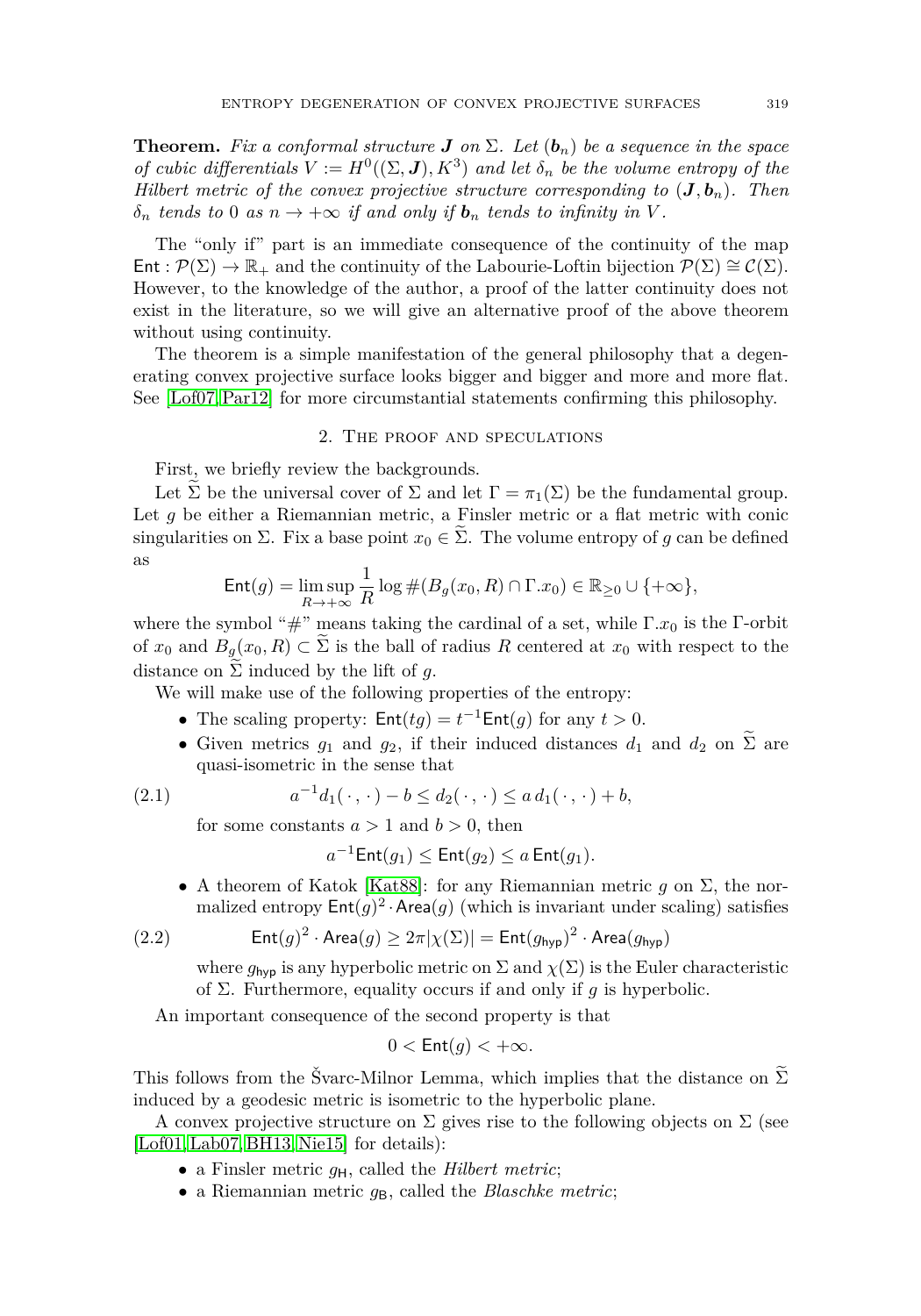• a holomorphic cubic differential *b* with respect to the conformal structure underlying *g*B, called the *Pick differential*.

Moreover,  $q_B$  and *b* satisfy *Wang's equation* 

<span id="page-2-0"></span>(2.3) 
$$
\kappa_{g_{\rm B}} = -1 + 2||\mathbf{b}||_{g_{\rm B}}^2.
$$

Here  $\kappa_{g_{\rm B}}$  is the curvature of  $g_{\rm B}$  and  $||\boldsymbol{b}||_{g_{\rm B}}^2$  is the pointwise norm of  $\boldsymbol{b}$  with respect to  $g_B$ , namely, if  $g_B = h(z)|dz|^2$  and  $\boldsymbol{b} = b(z)dz^3$  in a local coordinate *z*, then

$$
||\boldsymbol{b}||_{g_{\text{B}}}^{2}(z):=\frac{|b(z)|^{2}}{h(z)^{3}}.
$$

The Labourie-Loftin theorem says that, for each pair  $(J, b)$  mentioned in the introduction, there is a unique Riemannian metric *g* conformal to *J* such that *g* and *b* are, respectively, the Blaschke metric and the Pick differential of a convex projective structure. This gives the identification  $\mathcal{P}(\Sigma) \cong \mathcal{C}(\Sigma)$  discussed in the introduction.

The entropy  $Ent(g_H)$  of the Hilbert metric is an interesting and systematically studied quantity because it equals the topological entropy of an interesting dynamical system — the geodesic flow of a convex projective surface (see [\[Cra09\]](#page-4-2)).

As in the introduction, with an abuse of notation, we also let  $Ent : \mathcal{P}(\Sigma) \to \mathbb{R}_+$ denote the function assigning to each convex projective structure the entropy of its Hilbert metric.

*Proof of the "if" part of the theorem.* Proposition 3.4 in [\[BH13\]](#page-4-8) implies that there is a universal constant  $c > 1$  such that the Hilbert metric  $g_H$  and the Blaschke metric  $g_B$  of any convex projective structure on  $\Sigma$  satisfy

$$
c^{-1} \|v\|_{g_{\mathsf B}} \le \|v\|_{g_{\mathsf H}} \le c \|v\|_{g_{\mathsf B}}
$$

for any tangent vector *v* of  $\Sigma$ . Here  $\|v\|_{g_{\mathbf{B}}}$  and  $\|v\|_{g_{\mathbf{H}}}$  denotes the norm of *v* with respect to  $g_B$  and  $g_H$ , respectively. As a consequence, we have

<span id="page-2-1"></span>(2.4) 
$$
c^{-1} \text{Ent}(g_{\text{B}}) \leq \text{Ent}(g_{\text{H}}) \leq c \text{Ent}(g_{\text{B}}).
$$

Given a convex projective structure with Blaschke metric  $g_B$  and Pick differential *b*, we consider the flat metric with conic singularity  $|b|^{\frac{2}{3}}$ . By definition, if *b* =  $b(z)dz^3$  under a conformal local coordinate *z*, then  $|\mathbf{b}|^{\frac{2}{3}} := |b(z)|^{\frac{2}{3}} |\mathbf{d}z|^2$ .

It is a well-known fact that  $g_B$  has non-positive curvature (see *e.g.* [\[Nie15,](#page-4-9) Cor.] 6.2]), or equivalently, there is a pointwise majorization

<span id="page-2-3"></span>
$$
(2.5) \t\t\t g_B \ge 2^{\frac{1}{3}} |b|^{\frac{2}{3}}
$$

(the equivalence follows from Wang's equation [\(2.3\)](#page-2-0)). Therefore we have

<span id="page-2-2"></span>(2.6) 
$$
\operatorname{Ent}(g_{\mathsf{B}}) \leq \operatorname{Ent}(2^{\frac{1}{3}}|\mathbf{b}|^{\frac{2}{3}}).
$$

Let  $(b_n)$  be a sequence in  $V = H^0((\Sigma, J), K^3)$  tending to infinity. In view of [\(2.4\)](#page-2-1) and [\(2.6\)](#page-2-2), in order to prove the "if" part of the theorem, it is sufficient to show that  $\mathsf{Ent}(2^{\frac{1}{3}}|\boldsymbol{b}_n|^{\frac{2}{3}})$  tends to 0.

To this end, we note that the function

$$
V \setminus \{0\} \to \mathbb{R}_{\geq 0}, \quad \mathbf{b} \mapsto \mathsf{Ent}(2^{\frac{1}{3}}|\mathbf{b}|^{\frac{2}{3}})
$$

is continuous, because for  $b, b' \in V \setminus \{0\}$ , the quasi-isometry constant *a* in [\(2.1\)](#page-1-1) between the lifts of  $|\boldsymbol{b}|^{\frac{2}{3}}$  and  $|\boldsymbol{b}'|^{\frac{2}{3}}$  tends to 1 as  $\boldsymbol{b}'$  approaches  $\boldsymbol{b}$ . Therefore, if we fix a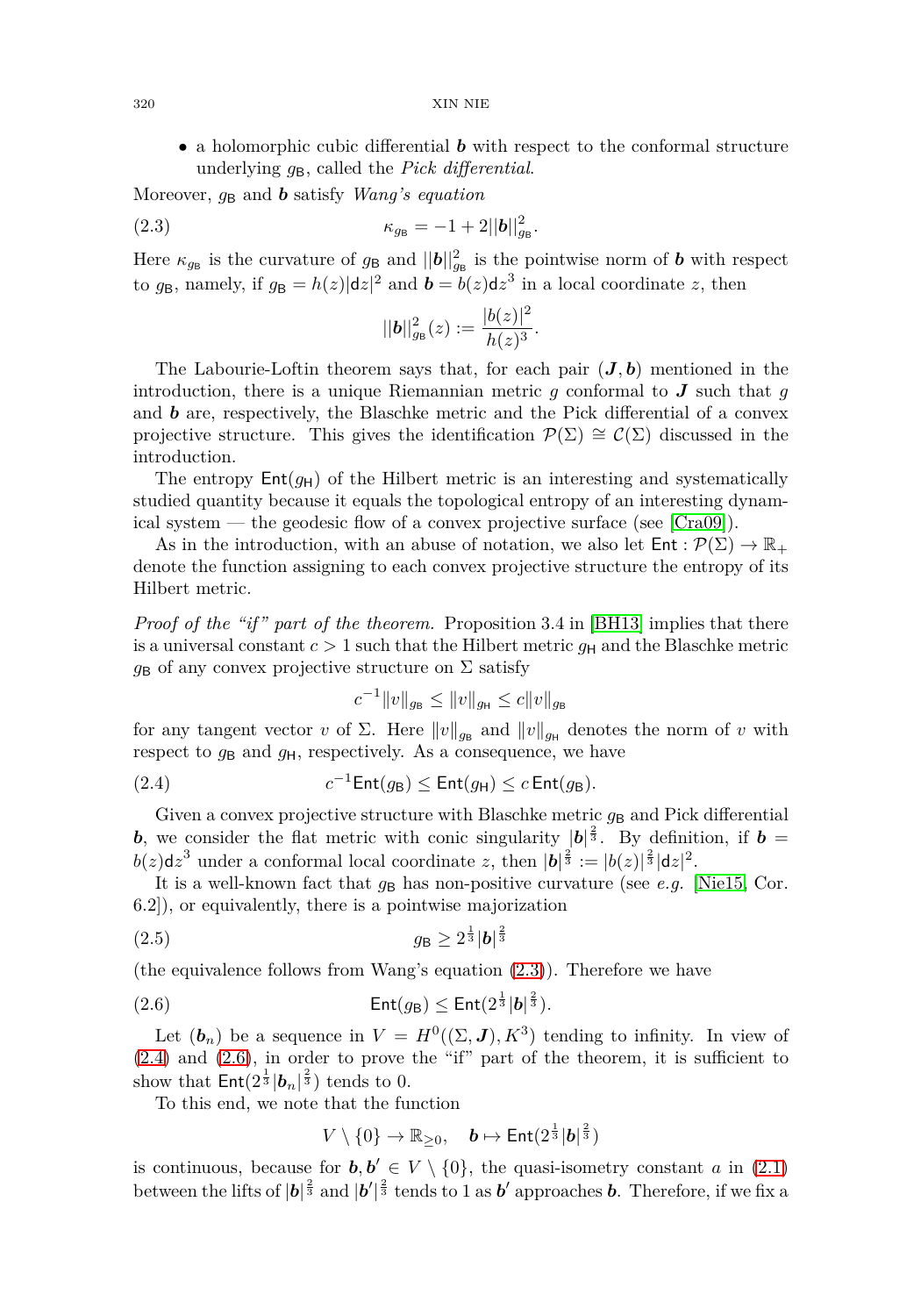$\text{norm } || \cdot || \text{ on } V \text{ and let } S \subset V \text{ be the unit sphere, then } M := \max_{\bm{b} \in S} \mathsf{Ent}(|\bm{b}|^{\frac{2}{3}}) \in \mathbb{R}_+$ exists. Thus,

$$
\text{Ent}(2^{\frac{1}{3}}|\boldsymbol{b}_n|^{\frac{2}{3}}) = \text{Ent}\left(2^{\frac{1}{3}}\|\boldsymbol{b}_n\|^{\frac{2}{3}}\left|\frac{\boldsymbol{b}_n}{\|\boldsymbol{b}_n\|}\right|^{\frac{2}{3}}\right) = 2^{-\frac{1}{3}}\|\boldsymbol{b}_n\|^{-\frac{2}{3}}\text{Ent}\left(\left|\frac{\boldsymbol{b}_n}{\|\boldsymbol{b}_n\|}\right|^{\frac{2}{3}}\right) \leq 2^{-\frac{1}{3}}\|\boldsymbol{b}_n\|^{-\frac{2}{3}}M.
$$

The last term tends to 0 because  $||b_n||$  tends to  $+\infty$ , as required.  $\Box$ 

In order to prove the "only if" part of the theorem without using the continuity of the Labourie-Loftin bijection, as mentioned in the introduction, we need the following lemma.

**Lemma.** *Given a convex projective structure on*  $\Sigma$  *with Blaschke metric*  $g_B$  *and Pick differential b, the total area of*  $g_B$  *and that of the flat metric*  $2^{\frac{1}{3}}|\mathbf{b}|^{\frac{2}{3}}$  *satisfy* 

$$
\operatorname{Area}(g_{\mathsf{B}}) \leq 2\pi |\chi(\Sigma)| + \operatorname{Area}(2^{\frac{1}{3}} |\boldsymbol{b}|^{\frac{2}{3}}).
$$

*Proof.* Wang's equation [\(2.3\)](#page-2-0) satisfied by  $g_B$  and **b** can be written as

$$
1=-\kappa_{g_{\rm B}}+2\|\boldsymbol{b}\|_{g_{\rm B}}^2.
$$

Integrating both sides over  $\Sigma$  with respect to the volume form of  $g_B$ , then applying the Gauss-Bonnet formula to the first term on the right-hand side, we get

$$
\text{Area}(g_{\text{B}}) = 2\pi |\chi(\Sigma)| + \int_{\Sigma} 2||\boldsymbol{b}||_{g_{\text{B}}}^2 \text{dvol}_{g_{\text{B}}}.
$$

To prove the lemma, it is sufficient to show that the integrand  $2||b||_{g_{\text{B}}}^2$  dvol<sub>g<sub>B</sub></sub> in the last term above is pointwise majorized by the volume form  $\frac{d}{d}$  of  $2^{\frac{1}{3}}$  |**b**| $\frac{2}{3}$ , but this follows from the inequality [\(2.5\)](#page-2-3): assuming  $g_B = h(z)|dz|^2$  and  $\mathbf{b} = b(z)dz^3$  in a local coordinate  $z = x + iy$ , we have

$$
2||\mathbf{b}||_{g_{\mathsf{B}}}^2 \mathsf{dvol}_{g_{\mathsf{B}}} = \frac{2|b|^2}{h^2} \mathsf{d}x \wedge \mathsf{d}y \le \frac{2|b|^2}{(2^{\frac{1}{3}}|b|^{\frac{2}{3}})^2} \mathsf{d}x \wedge \mathsf{d}y = 2^{\frac{1}{3}}|b|^{\frac{2}{3}} \mathsf{d}x \wedge \mathsf{d}y = \mathsf{dvol}'. \quad \Box
$$

*Proof of the "only if" part of the theorem.* Let  $g_{\mathsf{B}}^{(n)}$  be the Blaschke metric of the convex projective structure corresponding to  $(J, b_n)$  and assume that

$$
\lim_{n \to +\infty} \mathsf{Ent}(g_{\mathsf{B}}^{(n)}) = 0.
$$

We need to prove that the cubic differential  $\mathbf{b}_n$  tends to infinity in  $H^0((\Sigma, \mathbf{J}), K^3)$ , or equivalently, the total area of the associated flat metric  $|b_n|^{\frac{2}{3}}$  tends to infinity. But this follows from Katok's inequality [\(2.2\)](#page-1-2) and the above lemma, because they imply

$$
\frac{2\pi |\chi(\Sigma)|}{\mathsf{Ent}(g^{(n)}_\mathsf{B})^2}\leq \mathsf{Area}(g^{(n)}_\mathsf{B})\leq 2\pi |\chi(\Sigma)| + \mathsf{Area}(2^{\frac{1}{3}}|\boldsymbol{b}_n|^{\frac{2}{3}}).
$$

This completes the proof of the theorem.  $\Box$ 

To conclude, we give some comments on the case where  $\Sigma$  is a punctured surface of finite type, *i.e.*  $\Sigma$  is obtained from a closed oriented surface by removing finitely many punctures. As a generalization of the Labourie-Loftin identification  $\mathcal{P}(\Sigma) \cong$  $\mathcal{C}(\Sigma)$ , Benoist and Hulin [\[BH13\]](#page-4-8) identified the space of convex projective structures with finite Hilbert volume with the space of those pairs  $(\mathbf{J},\mathbf{b})$  where  $\mathbf{J}$  is a punctured